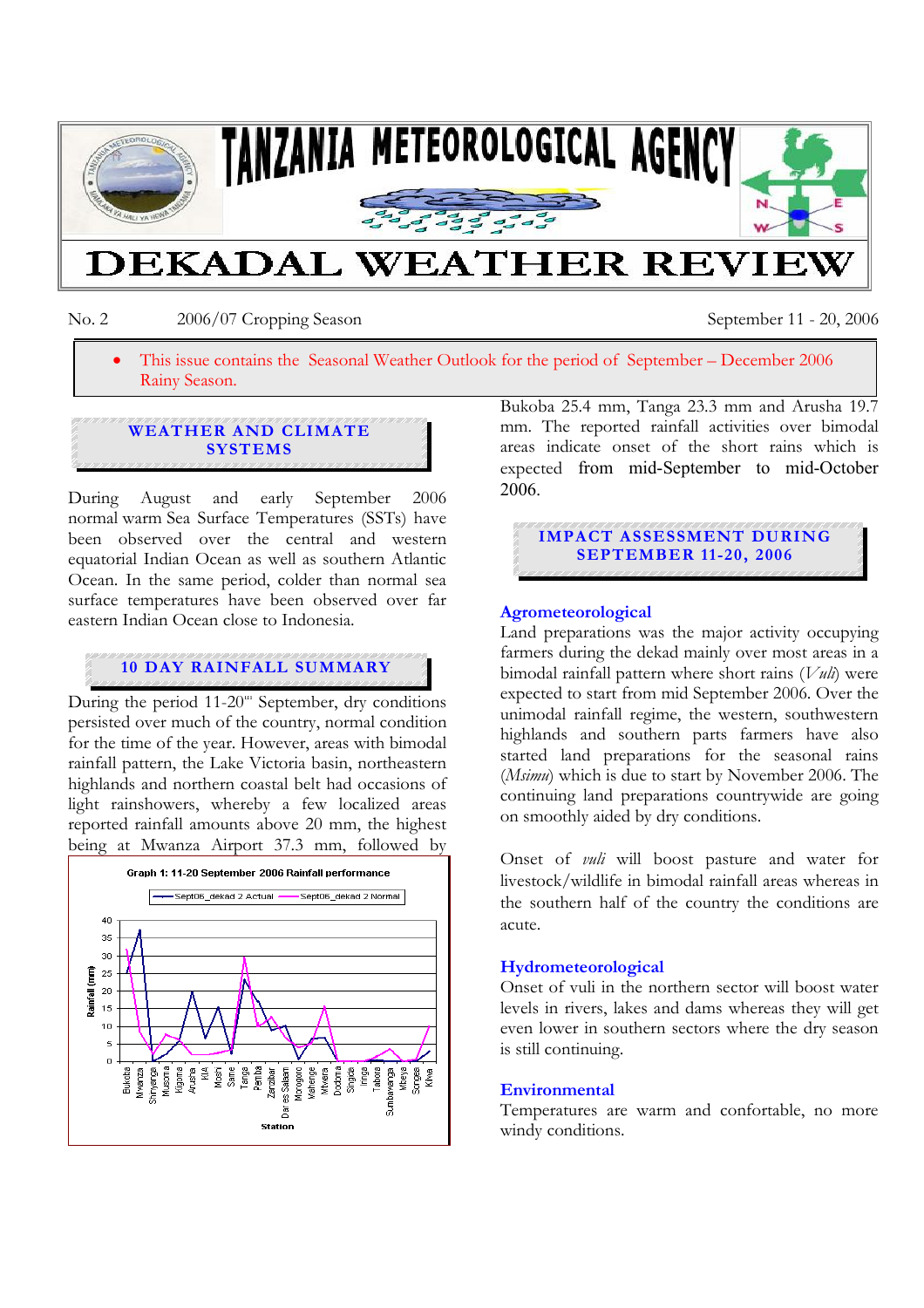#### **No 2 2006/07 Cropping Season September 11-20, 2006**

**EXPECTED WEATHER AND CLIMATE SYSTEMS DURING SEPTEMBER – DECEMBER, 2006**

Neutral conditions have been projected over the El Nino basin of the Equatorial Pacific Oceans areas during the next two months with warm episode (weak El Nino) conditions likely by the end of the year. Local and month-to-month variations may occur. These conditions are likely to favor enhanced rainfall activity over the coastal areas of the country.

#### **RAINFALL OUTLOOK FOR SEPTEMBER – DECEMBER 2006 RAINY S EASON**

#### **Short Rains (Vuli)**

The September to December rainfall season (*Vuli*) is more significant over Northern Coast, Northeastern highlands, Lake Victoria Basin and Northern Kigoma. The onset of short rains (*Vuli*) season in the northern (bimodal rainfall) sector of Tanzania is anticipated between mid-September and mid October.

**Lake Victoria basin**: (Kagera, Mara and Mwanza regions): Rains are expected to start during the second to third week of September in Kagera region and northern parts of Kigoma region, gradually spreading to other areas (Mwanza and Mara regions) during the fourth week September. These rains are expected to be mainly normal with some areas getting above normal.

**Northern coastal areas and hinterland**: (Dar es Salaam, Tanga, Coast, and north Morogoro regions and Isles of Zanzibar and Pemba): The rains are expected to commence around first week of October and are expected to be mainly above normal with a few areas getting normal rainfall.

**Northeastern highlands**: (Kilimanjaro, Arusha and Manyara regions): The onset is expected during the third to fourth week of October. The rains in these areas are likely to be mainly normal with few areas getting below normal.

#### **Seasonal Rains (Msimu)**

ł

**The western areas**: (Tabora, Rukwa, Southern parts of Kigoma and Shinyanga): The seasonal rains are likely to set in during the first week of November. These rains are expected to be mainly normal to above normal.

**Central, Southern and Southwestern areas**: (Singida and Dodoma, Mbeya, Iringa, Ruvuma, Mtwara and Lindi regions): Onset of the seasonal rains over these areas is expected in the third and fourth weeks of November, with a likelihood of being mainly normal over most areas and below normal in parts of Ruvuma, Iringa, Mbeya and Rukwa regions.

**IMPACTS ON AGRICULTURE SEPTEMBER-DECEMBER 2006**

Sufficient soil moisture conditions are anticipated over areas receiving short rains. Farmers in these areas should therefore prepare for normal crops grown in their areas in consultation with Agricultural Extension Officers.

**ADVISORY**

This Outlook is relevant only for seasonal time scales and over relatively large areas. Local and month-tomonth variations may occur. It should be noted that heavy and short duration episodic events are common even in below normal rainfall conditions.

The current status of seasonal forecasting allows for prediction of spatial and temporal averages and may not fully account for physical and dynamical factors that influence short term national climate variability. Users of this outlook are, therefore urged to make good use of daily, ten day and monthly updates issued by the Agency.